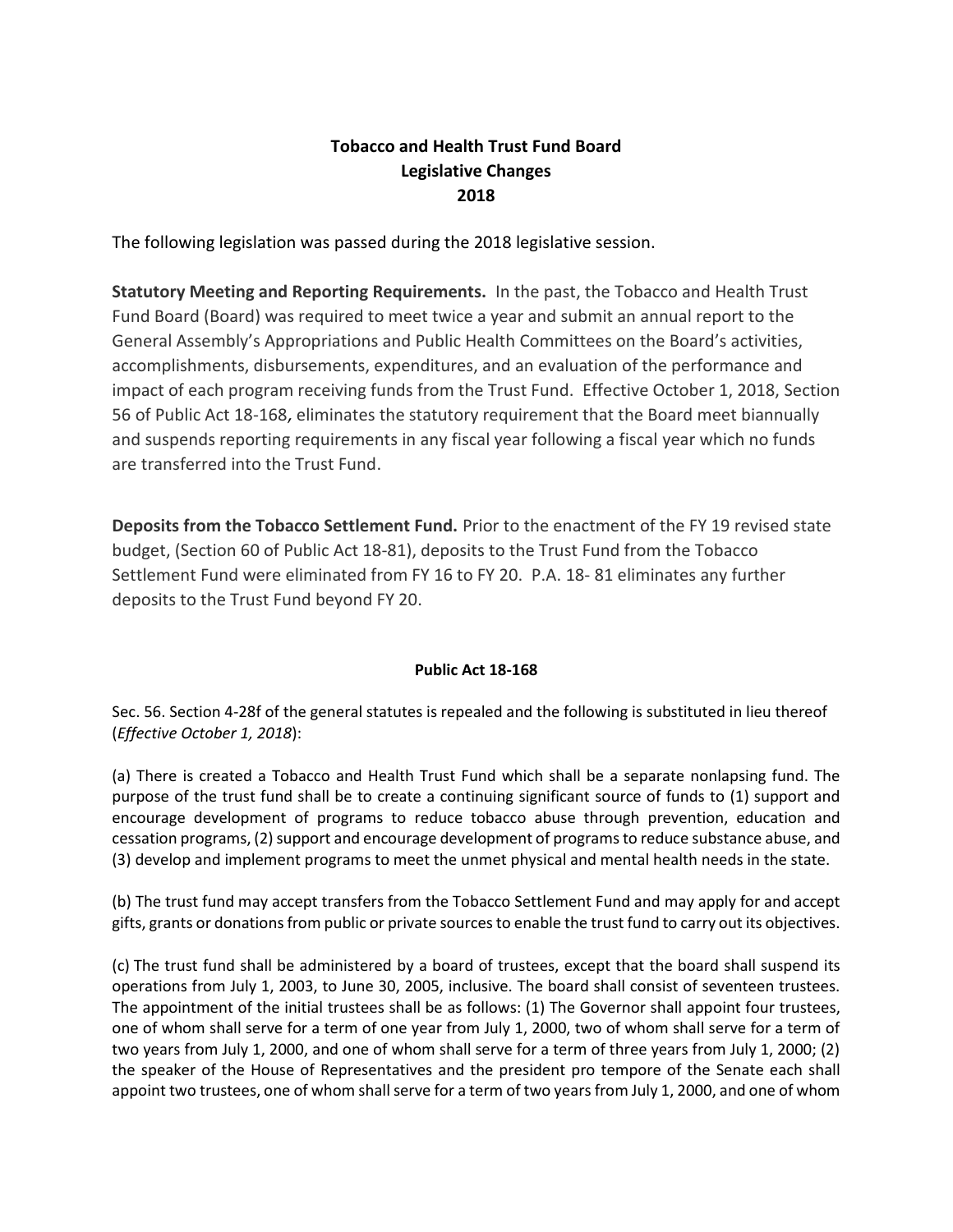shall serve for a term of three years from July 1, 2000; (3) the majority leader of the House of Representatives and the majority leader of the Senate each shall appoint two trustees, one of whom shall serve for a term of one year from July 1, 2000, and one of whom shall serve for a term of three years from July 1, 2000; (4) the minority leader of the House of Representatives and the minority leader of the Senate each shall appoint two trustees, one of whom shall serve for a term of one year from July 1, 2000, and one of whom shall serve for a term of two years from July 1, 2000; and (5) the Secretary of the Office of Policy and Management, or the secretary's designee, shall serve as an ex-officio voting member. Following the expiration of such initial terms, subsequent trustees shall serve for a term of three years. The period of suspension of the board's operations from July 1, 2003, to June 30, 2005, inclusive, shall not be included in the term of any trustee serving on July 1, 2003. The trustees shall serve without compensation except for reimbursement for necessary expenses incurred in performing their duties. The board of trustees shall establish rules of procedure for the conduct of its business which shall include, but not be limited to, criteria, processes and procedures to be used in selecting programs to receive money from the trust fund. The trust fund shall be within the Office of Policy and Management for administrative purposes only. The board of trustees shall, **[**meet not less than biannually, except during the fiscal years ending June 30, 2004, and June 30, 2005, and,**]** not later than January first of each year, except **[**during the fiscal years ending June 30, 2004, and June 30, 2005**]** following a fiscal year in which the trust fund does not receive a deposit from the Tobacco Settlement Fund, shall submit a report of its activities and accomplishments to the joint standing committees of the General Assembly having cognizance of matters relating to public health and appropriations and the budgets of state agencies, in accordance with section 11-4a.

(d) (1) During the period commencing July 1, 2000, and ending June 30, 2003, the board of trustees, by majority vote, may recommend authorization of disbursement from the trust fund for the purposes described in subsection (a) of this section and section 19a-6d, provided the board may not recommend authorization of disbursement of more than fifty per cent of net earnings from the principal of the trust fund for such purposes. For the fiscal year commencing July 1, 2005, and each fiscal year thereafter, the board may recommend authorization of the net earnings from the principal of the trust fund for such purposes. For the fiscal year ending June 30, 2009, and each fiscal year thereafter, the board may recommend authorization of disbursement for such purposes of (A) up to one-half of the annual disbursement from the Tobacco Settlement Fund to the Tobacco and Health Trust Fund from the previous fiscal year, pursuant to section 4-28e, up to a maximum of six million dollars per fiscal year, and (B) the net earnings from the principal of the trust fund from the previous fiscal year. For the fiscal year ending June 30, 2014, and each fiscal year thereafter, the board may recommend authorization of disbursement of up to the total unobligated balance remaining in the trust fund after disbursement in accordance with the provisions of the general statutes and relevant special and public acts for such purposes, not to exceed twelve million dollars per fiscal year. The board's recommendations shall give (i) priority to programs that address tobacco and substance abuse and serve minors, pregnant women and parents of young children, and (ii) consideration to the availability of private matching funds. Recommended disbursements from the trust fund shall be in addition to any resources that would otherwise be appropriated by the state for such purposes and programs.

(2) Except during the fiscal years ending June 30, 2004, and June 30, 2005, the board of trustees shall submit such recommendations for the authorization of disbursement from the trust fund to the joint standing committees of the General Assembly having cognizance of matters relating to public health and appropriations and the budgets of state agencies. Not later than thirty days after receipt of such recommendations, said committees shall advise the board of their approval, modifications, if any, or rejection of the board's recommendations. If said joint standing committees do not concur, the speaker of the House of Representatives, the president pro tempore of the Senate, the majority leader of the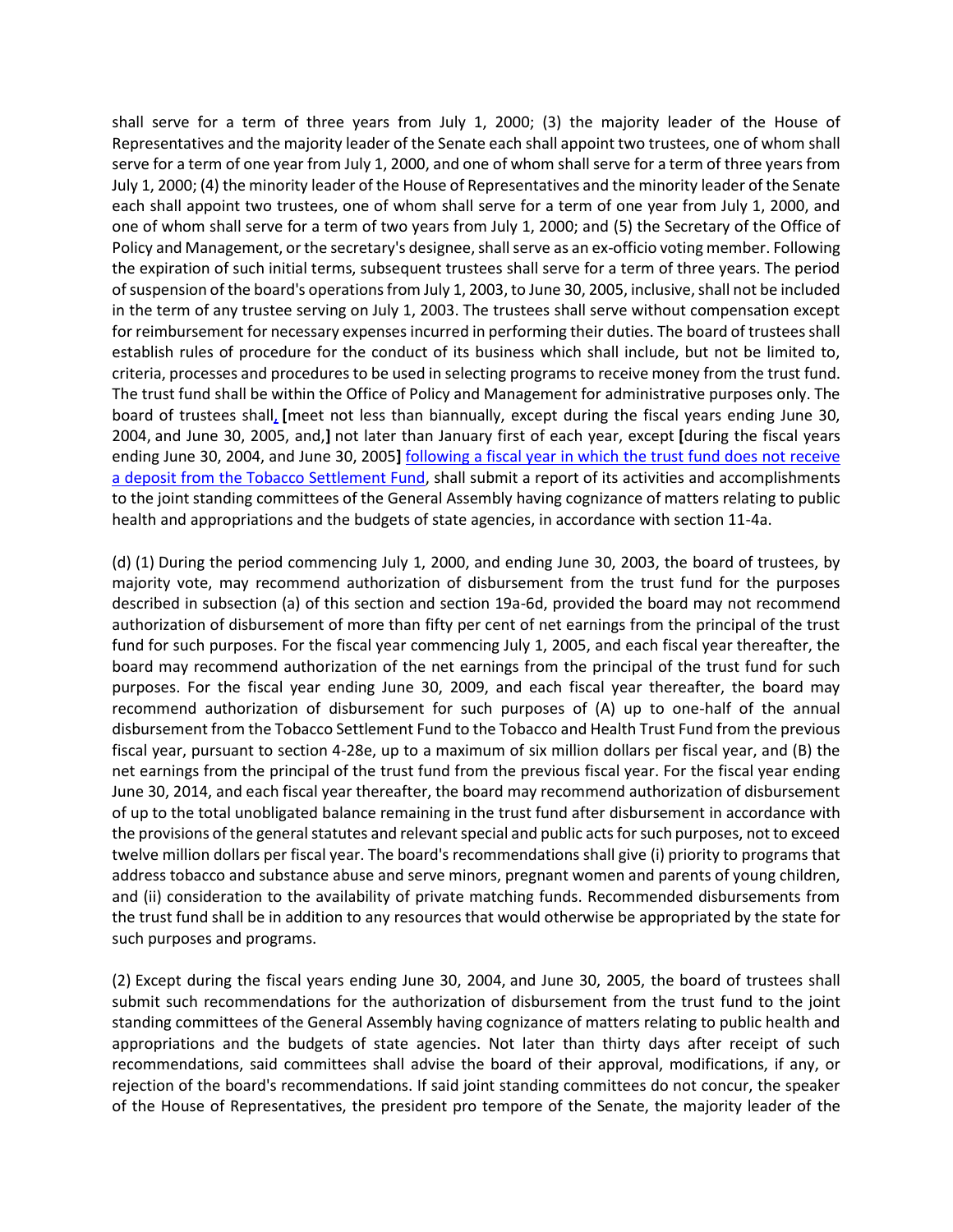House of Representatives, the majority leader of the Senate, the minority leader of the House of Representatives and the minority leader of the Senate each shall appoint one member from each of said joint standing committees to serve as a committee on conference. The committee on conference shall submit its report to both committees, which shall vote to accept or reject the report. The report of the committee on conference may not be amended. If a joint standing committee rejects the report of the committee on conference, the board's recommendations shall be deemed approved. If the joint standing committees accept the report of the committee on conference, the joint standing committee having cognizance of matters relating to appropriations and the budgets of state agencies shall advise the board of said joint standing committees' approval or modifications, if any, of the board's recommended disbursement. If said joint standing committees do not act within thirty days after receipt of the board's recommendations for the authorization of disbursement, such recommendations shall be deemed approved. Disbursement from the trust fund shall be in accordance with the board's recommendations as approved or modified by said joint standing committees.

(3) After such recommendations for the authorization of disbursement have been approved or modified pursuant to subdivision (2) of this subsection, any modification in the amount of an authorized disbursement in excess of fifty thousand dollars or ten per cent of the authorized amount, whichever is less, shall be submitted to said joint standing committees and approved, modified or rejected in accordance with the procedure set forth in subdivision (2) of this subsection. Notification of all disbursements from the trust fund made pursuant to this section shall be sent to the joint standing committees of the General Assembly having cognizance of matters relating to public health and appropriations and the budgets of state agencies, through the Office of Fiscal Analysis.

(4) The board of trustees shall, not later than February first of each year, except **[**during the fiscal years ending June 30, 2004, and June 30, 2005**]**following a fiscal year in which the trust fund does not receive a deposit from the Tobacco Settlement Fund, submit a report to the General Assembly, in accordance with the provisions of section 11-4a, that includes all disbursements and other expenditures from the trust fund and an evaluation of the performance and impact of each program receiving funds from the trust fund. Such report shall also include the criteria and application process used to select programs to receive such funds.

## **Public Act No. 18-81**

Sec. 60. Subsection (c) of section 4-28e of the 2018 supplement to the general statutes is repealed and the following is substituted in lieu thereof (Effective from passage):

[(c) (1) (A) For the fiscal year ending June 30, 2017, disbursements from the Tobacco Settlement Fund shall be made as follows: (i) To the General Fund (I) in the amount identified as "Transfer from Tobacco Settlement Fund" in the General Fund revenue schedule adopted by the General Assembly, and (II) in an amount equal to four million dollars; and (ii) any remainder to the General Fund.] [(B)] (c) For [each of] the fiscal [years] year ending June 30, 2018, and [June 30, 2019] each fiscal year thereafter, disbursements from the Tobacco Settlement Fund shall be made [as follows: (i) To] to the General Fund [(I)] in the amount identified as "Transfer from Tobacco Settlement Fund" in the General Fund revenue